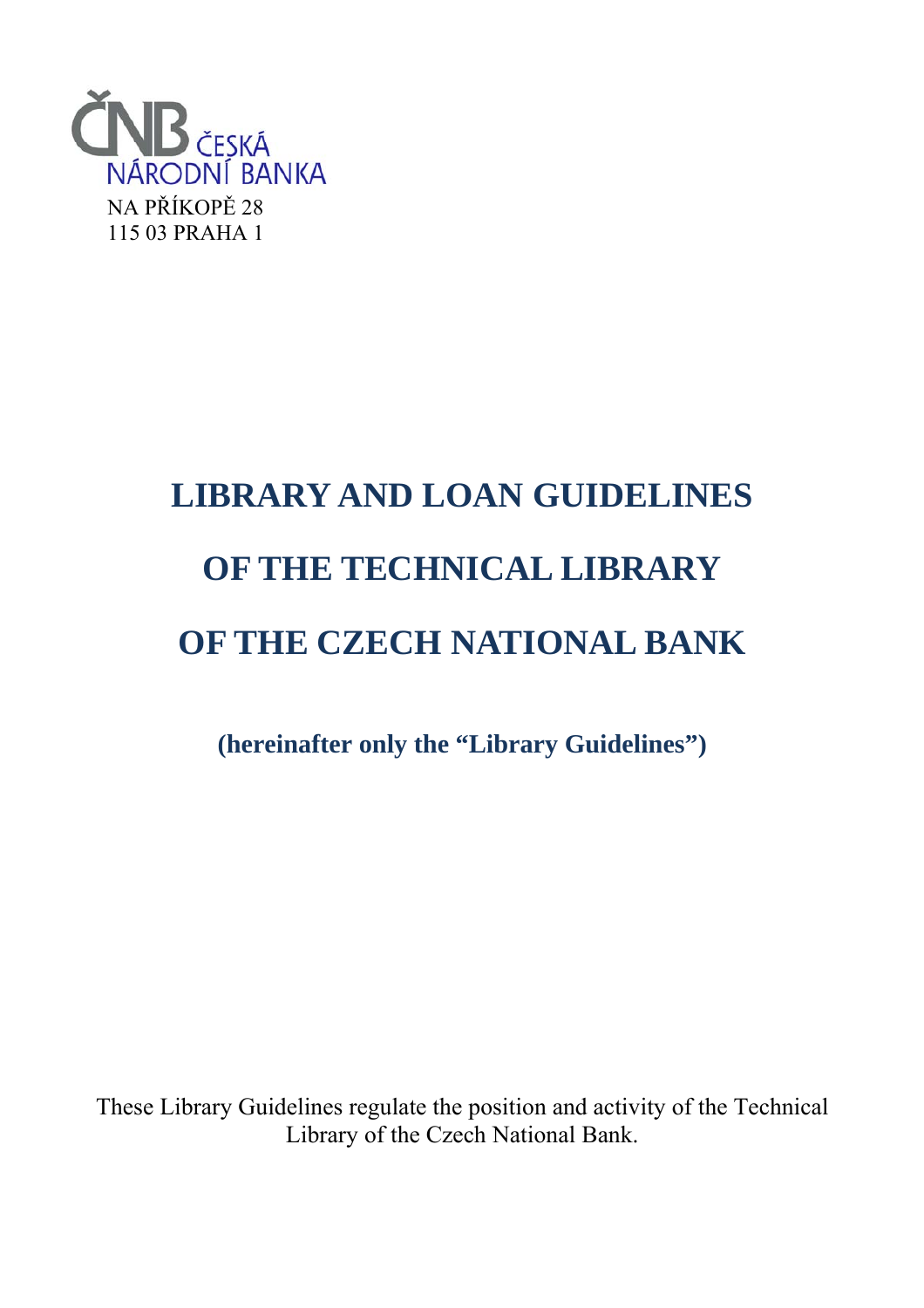## **Chapter I Introductory provisions**

#### **Art. 1 Purpose and applicability of the regulation**

- 1. These Library Guidelines regulate the position and activity of the Technical Library of the Czech National Bank.
- 2. The Technical Library of the Czech National Bank (hereinafter only the "Library") is a public library, established and operated by the Czech National Bank (hereinafter only the "CNB"). In terms of organisation it is incorporated into the Social Facilities Division of the Administration Department. Library address: Senovážné náměstí 30, Praha 1 Postal address: Na Příkopě 28, 115 03 Praha 1 Tel.: 224412540 Fax: 224413701

e-mail: lib@cnb.cz

website: http://www.cnb.cz/cs/verejnost/Library\_cnb

Opening hours: Mon to Thu 9 a.m. to 5 p.m., Fri 9 a.m. to 3 p.m. The opening hours may be shortened during the summer holiday period.

- 3. The Library Guidelines are binding for all users of the Library and are in accordance with Act No 257/2001 Coll., on Libraries and Terms of Operating Public Library and Information Services.
- 4. Concrete information about the activities of the Library is published on its website.

## **Art. 2 Legislation governing the activity of the Library**

- 1. Act No 257/2001 Coll., on Libraries and Terms of Operating Public Library and Information Services (Library Act) as amended (hereinafter only the "Library Act").
- 2. Decree of the Ministry of Culture No 88/2002 Coll., implementing Act No 257/2001 Coll. (hereinafter only the "Decree of the MC").
- 3. Act No 106/1999 Coll., on Free Access to Information, as amended (hereinafter only the "Act on Free Access to Information").
- 4. Act No 121/2000 Coll., on Copyright, Rights Related to Copyright and on the Amendment of Certain Acts (Copyright Act), as amended (hereinafter only the "Copyright Act").
- 5. Act No 101/2000 Coll., on the Protection of Personal Data and on Amendment to Some Acts, as amended (hereinafter only the "Act on the Protection of Personal Data").
- 6. Act No 89/1995 Coll., on the State Statistical Service, as amended (hereinafter only the "Act on the State Statistical Service").
- 7. Act No 40/1964 Coll., the Civil Code, as amended (hereinafter only "the Civil Code").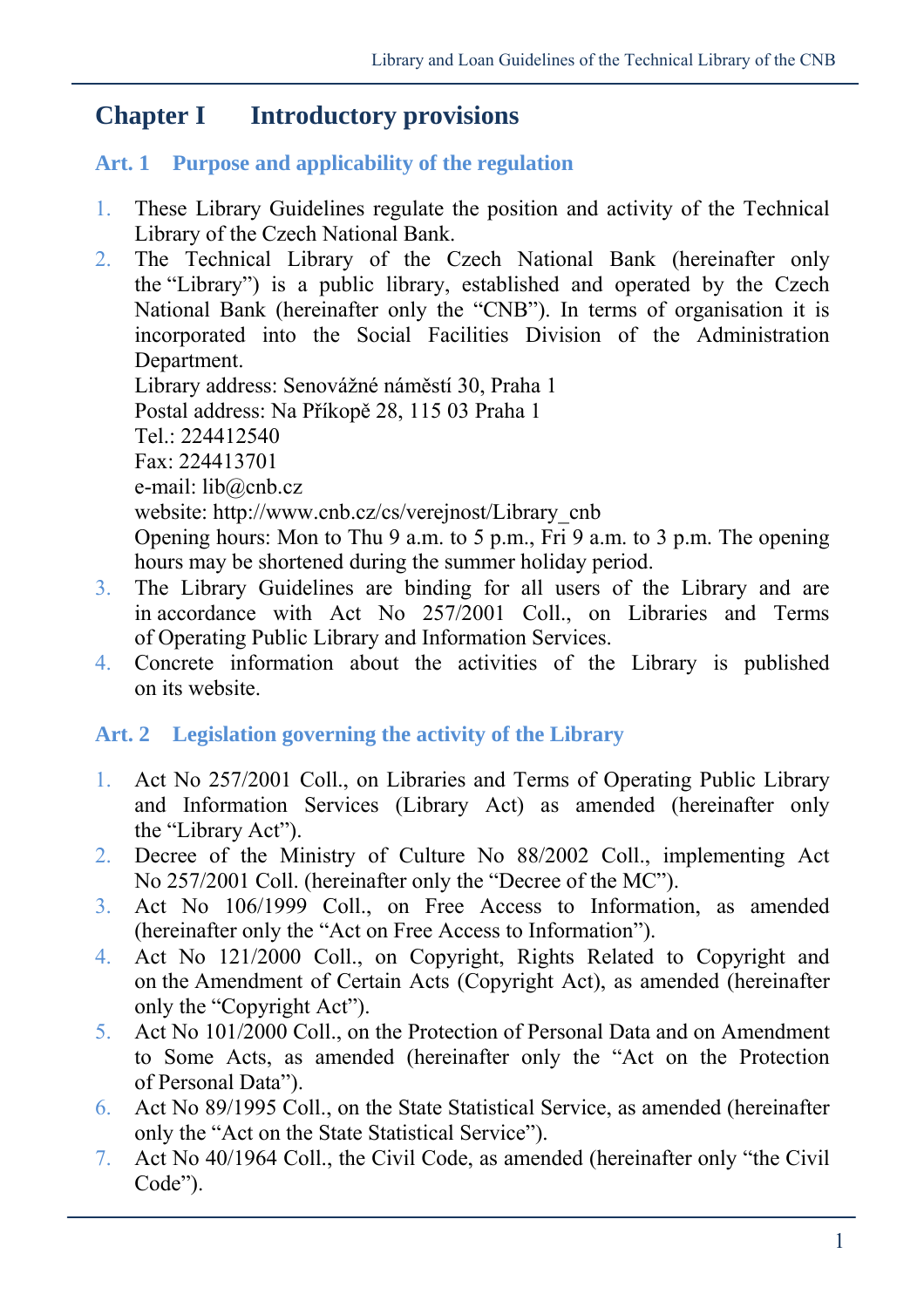- 8. Act No 6/1993 Coll., on the Czech National Bank, as amended (hereinafter only the "Act on the CNB").
- 9. Internal CNB regulations.

#### **Art. 3 Position, mission and activity of the Library**

- 1. The Library is, in the sense of Article 12 of the Library Act, a Basic Library with a specialised library fund providing public information and library services primarily in the social sciences (economics and law), some natural sciences (mathematics) and technical sciences (informatics).
- 2. On the basis of Article 5 of the Library Act the Library is entered in the register of libraries maintained by the Ministry of Culture of the CR under No 1444/2002. Certification of this entry was issued on 22/10/2002.
- 3. The Library's mission is to provide expert information to employees of the CNB and the public. The Library fulfils this mission through activities that include the collation, processing, storage and administration of the library and information fund in classic (printed), electronic and digitised form, and by making this accessible through its library and information services.
- 4. The Library provides public library and information services pursuant to Article 4 of the Library Act and inter-library loan services pursuant to Article 14 of the Library Act and in accordance with internal CNB regulations. The Library guarantees the provision of objective and independent information to its users.

# **Chapter II Library and information funds (hereinafter only the "funds")**

#### **Art. 1 Structure and updating of the funds**

- 1. The thematic profile of the Library's funds is based around its mission and the main objectives of the CNB, as regulated by Article 2 of the Act on the CNB.
- 2. The funds are composed of printed documents and electronic and digitised resources made accessible while taking into account copyright or made accessible on the basis of licencing contracts or other arrangements.
- 3. The basic tool for providing access to printed, electronic and digitised documents is the Library's website, accessible in turn from the CNB local computer network and also from the internet. The Library is systematically building an electronic catalogue containing records of the majority of the funds and which is also accessible through the Library's website.
- 4. The funds are updated by employees of the Library in cooperation with the Library Commission. The registration of the funds and their discarding are performed on the basis of Article 16 of the Library Act.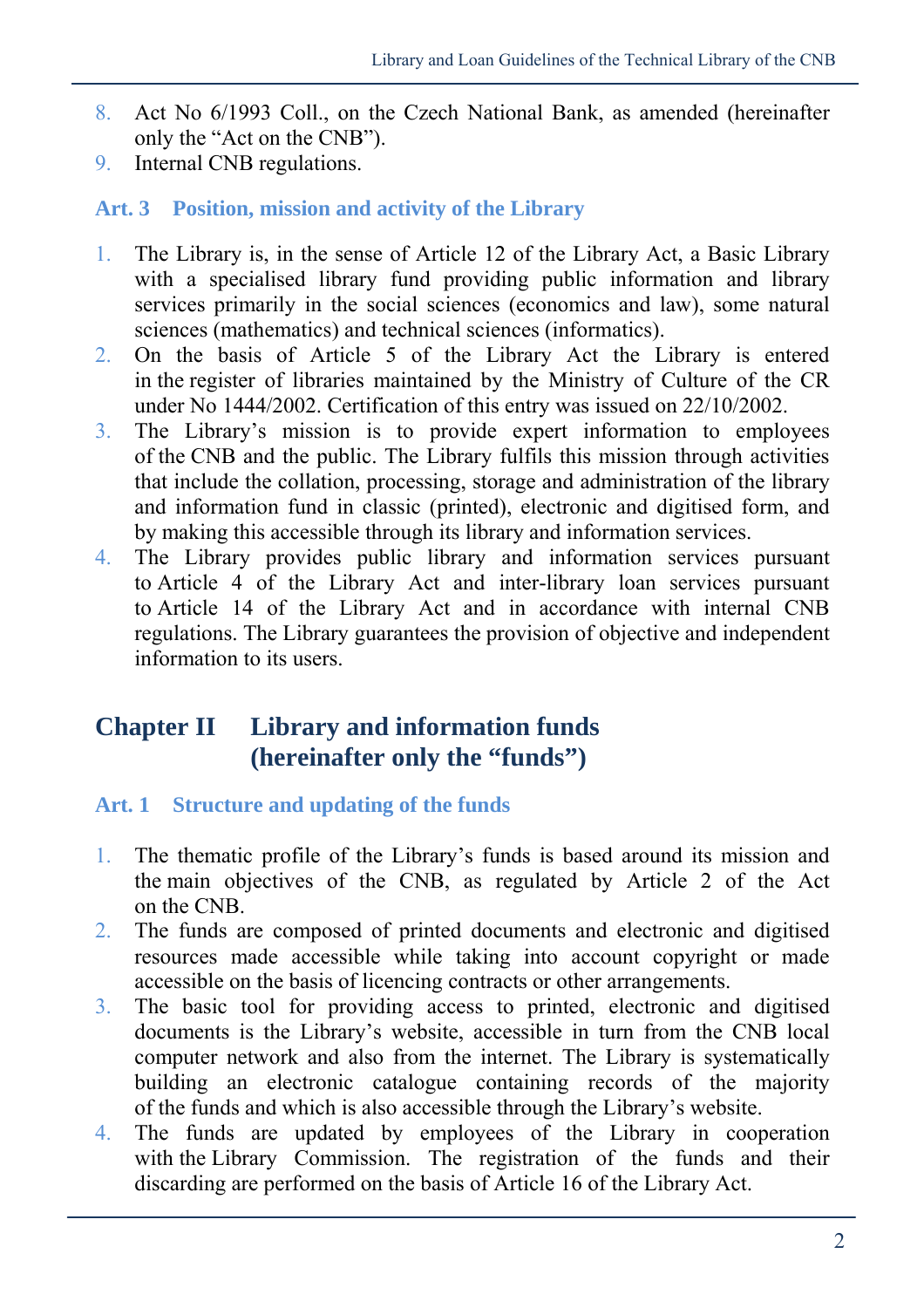#### **Art. 2 Location and administration of the funds**

- 1. The Library funds are either freely available in the public area of the Library (hereinafter only the "study room") or in locked depositories in accordance with Article 18 of the Library Act. The Library employees are responsible for making funds accessible to users.
- 2. Reviews of Library funds are performed in accordance with Article 16 of the Library Act, the Decree of the MC and internal CNB regulations.

# **Chapter III Services provided**

#### **Art. 1 Loan services**

- 1. Internal in the study room on the premises of the CNB for work and study purposes.
- 2. Outside the CNB building.
- 3. Inter-library loans from libraries in the Czech Republic and international inter-library loans – for internal users (Chapter IV Art. 1 para. 3).
- 4. Reservations of publications that are currently out on loan.
- 5. Extending loan periods.

#### **Art. 2 Reprographic services**

- 1. Self-service photocopying from library and information funds.
- 2. Express while-you-wait services, individual services to order (verbally, by telephone, by e-mail).

#### **Art. 3 Reference services**

- 1. Acquainting the user with the search possibilities offered by the relevant electronic catalogue module and other applicable databases.
- 2. Searches for information in internal and external databases.
- 3. Bibliographic/information services and research prepared from various information resources.
- 4. Special information services (answers to queries submitted verbally and in writing, advisory and consultation services).

#### **Art. 4 Scope of services provided**

- 1. The scope of services provided is regulated by the Library Guidelines. Stimuli, suggestions and comments regarding the scope and quality of services provided can be submitted verbally or in writing to the head of the Library.
- 2. The Library provides all its services free of charge.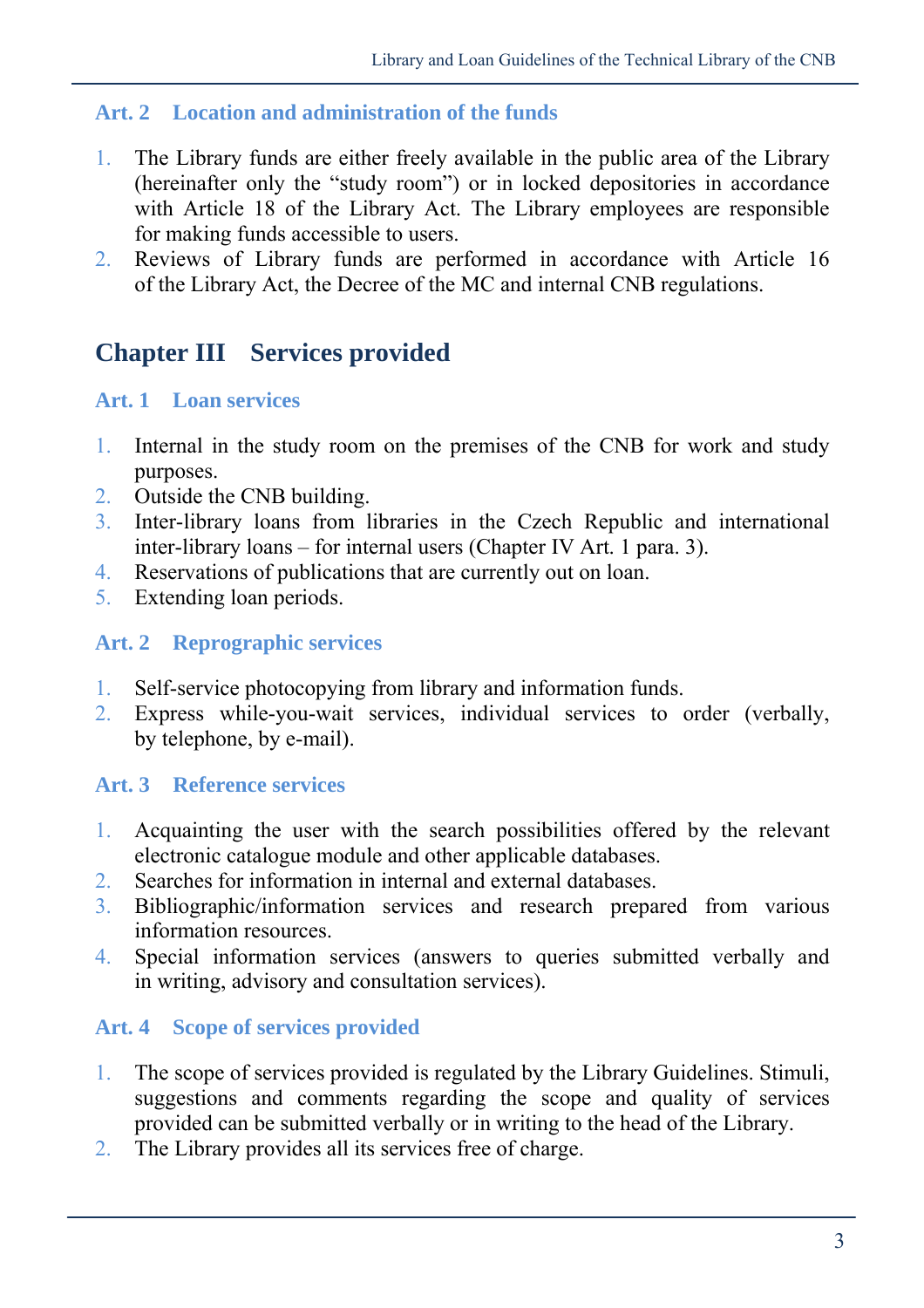## **Chapter IV Users of library and information services**

#### **Art. 1 Users**

- 1. Users of the Library may be registered or non-registered, internal and external.
- 2. Any citizen of the Czech Republic or an EU Member State aged 15 or above, or a citizen of a country outside the EU with confirmation of temporary address or residency permit in the Czech Republic or in any EU Member State may become a registered user of the Library.
- 3. CNB employees are internal users, while the general public are external users. There are no collective users.

#### **Art. 2 User registration**

- 1. The Library creates and maintains a database of users for the purpose of protecting the funds and other property, for the purpose of compliance with licencing arrangements in relation to work with electronic information resources, to ensure the quality and speed of the provided services, and to comply with obligations arising from the Act on the State Statistical Service. During the processing of personal data the Library proceeds in accordance with the Act on the Protection of Personal Data.
- 2. User registration is always performed when the Library's services are used for the first time. In the case of external users, for registration purposes citizens of the Czech Republic must submit a valid identity card (or passport in exceptional cases); citizens of EU Member States must submit a valid identity card that includes a photograph, or a passport; and persons from countries outside the EU must submit a valid passport and confirmation of temporary residence in the Czech Republic or in any EU Member State, or a valid visa. Internal users must submit a CNB employee identity card.
- 3. During the registration process the user fills in a form "Registration and Statement made by a User of the Technical Library of the Czech National Bank – External User" or "Registration and Statement made by a User of the Technical Library of the Czech National Bank – Internal User". Both forms are provided as annexes (Annex No 1 and Annex No 2) and form an integral part of the Library Guidelines. An external user fills in their basic personal data – name and surname, title, date of birth, permanent address and, potentially, also a contact address, telephone number (fixed line and mobile), e-mail address, and date of registration. He/she confirms the truthfulness of their data with their signature. A Library employee checks the data on the basis of the submitted valid document (Chapter IV Art. 2. para. 2) and confirms this verification with their signature. By signing the form every registered user gives their agreement to the processing, use and archiving of their personal data within the scope given on the registration form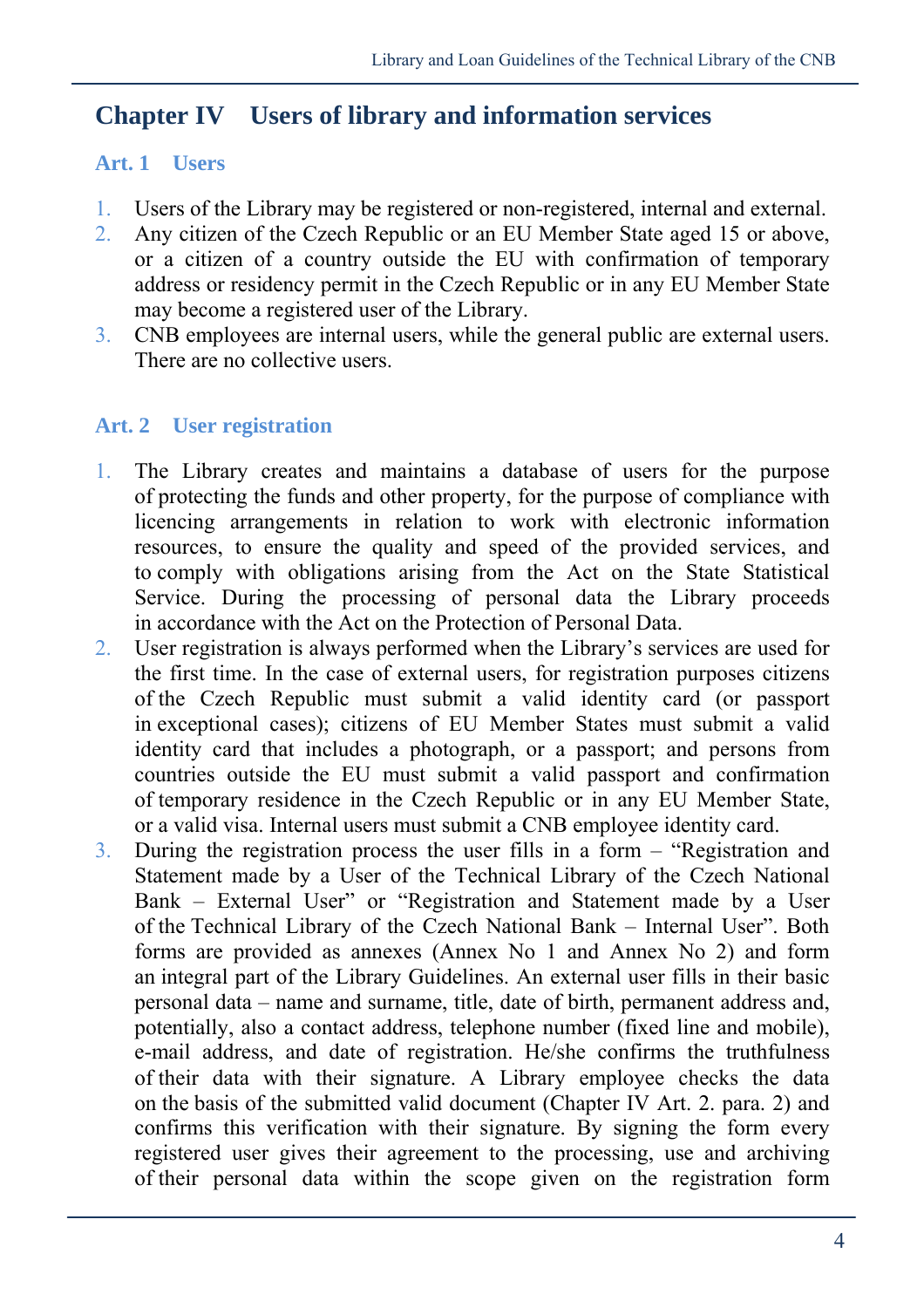in connection with the use of the services of the Library. An internal user fills in their name and surname, title, personal number, workplace telephone number and registration date. He/she confirms the truthfulness of their data with their signature.

- 4. A registered user receives a Library Card that contains the name and surname of the user, a number in the form of a bar code, and the user's signature. The Library Card is non-transferable.
- 5. Data about current loans, extensions of loans and reminders, records of breaches of the Library Guidelines (Chapter VII Art. 2), records of exceptions and other notes important for the operation of the Library are also entered into the user database.

#### **Art. 3 User rights and obligations**

- 1. A properly registered user has the right to use, in the study room, all library and information services, resources and funds within the scope as indicated by the Library Guidelines.
- 2. A non-registered user may only use funds in the study room.
- 3. A user must acquaint him/herself with the Library Guidelines. These are available in the study room and on the website of the Library.
- 4. A user must act in accordance with the Library Guidelines, respect instructions from employees of the Library and comply with measures that are necessary to maintain order and to protect the property of the CNB (Chapter VI ). A user who does not comply with these measures may have their right to use the services of the Library withdrawn (Chapter VII). This shall not release the user from their obligation to provide compensation for any damage and he/she is not released from their liability pursuant to valid regulations.
- 5. A user must notify employees of the Library without delay of any loss of their Library Card, changes to provided personal data, and data on their address. Such notification may be made verbally, by telephone or in writing.
- 6. An internal user must settle their commitments towards the Library without undue delay in the event their employment with the CNB comes to an end.

# **Chapter V Loan Guidelines**

#### **Art. 1 Loan services**

- 1. Articles 659 to 662 of the Civil Code apply to loans from funds.
- 2. Loans are performed in accordance with the mission of the Library (Chapter I Art. 3) and in accordance with the Copyright Act.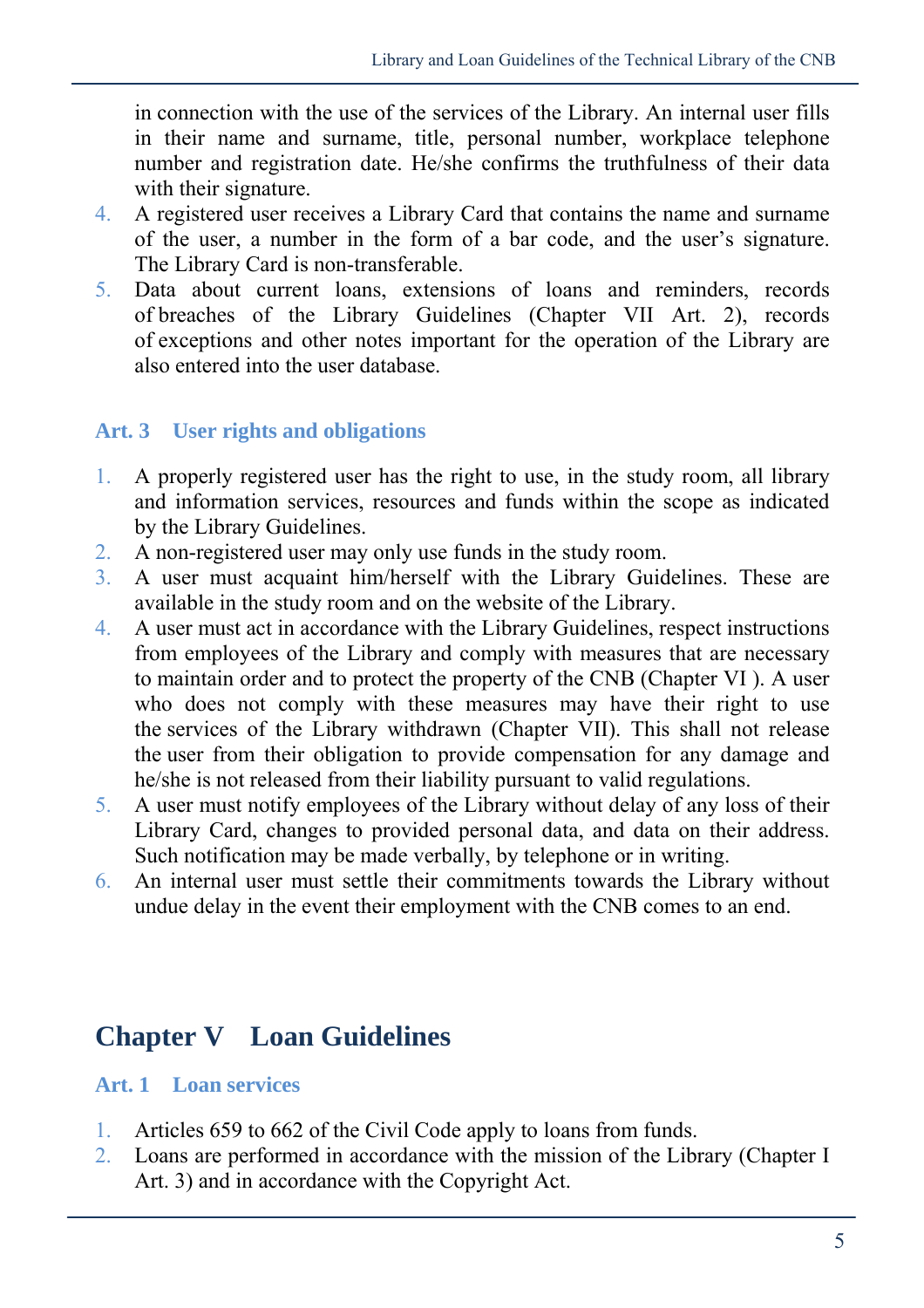#### **Art. 2 Loans and loan periods**

- 1. The Library makes its funds accessible in the form of loans outside the Library and internal loans (Chapter III Art. 1).
- 2. Every information resource has its status indicated in the electronic catalogue:
	- status For loan: the information resource has been designated for outside loans to any registered user and for internal loans for all users,
	- status For loan internal users: the information resource has been designated for outside loans to any registered internal user and for internal loans for all users,
	- status For internal loan: the information resource has been designated for internal loans for all users.
- 3. The current availability of every information resource is indicated in the electronic catalogue:
	- status Available: the information resource is physically present in the Library. It can be borrowed immediately by selecting it in person if it has been made freely available, or by ordering it through an employee of the Library if it has been stored in the depository,
	- status On loan: the information resource is not physically present in the Library. The user may request that it be reserved by an employee of the Library.
- 4. The standard loan period is one month (30 calendar days). A user may request a total of two extensions if required. Each extension means that the user may keep the information resource on loan for another month (30 calendar days). Further extensions are not possible without a physical check of the information resource by an employee of the Library. An extension of the loan period of each information resource is only possible if it has not been reserved for a different user. Extension requests can be made verbally, by telephone or in writing. The user always receives an answer regarding whether it is possible to extend the loan or not. Internal users may, after agreement with an employee of the Library, use a long-term loan, but for a maximum of 1 year.
- 5. Each registered user may have a maximum of ten information resources on loan concurrently. This number includes already loaned and not yet returned information resources.
- 6. Registered users may ask an employee of the Library to reserve information resources that are currently not physically in a fund of the Library, and may do this verbally, by telephone or in writing. The user always receives an answer regarding whether the reservation has been made or not. A user may make a maximum of five reservations for different information resources. This number includes already made and not yet completed reservations. The user is automatically informed about the availability of a reserved information resource by the library and information system. The notification is sent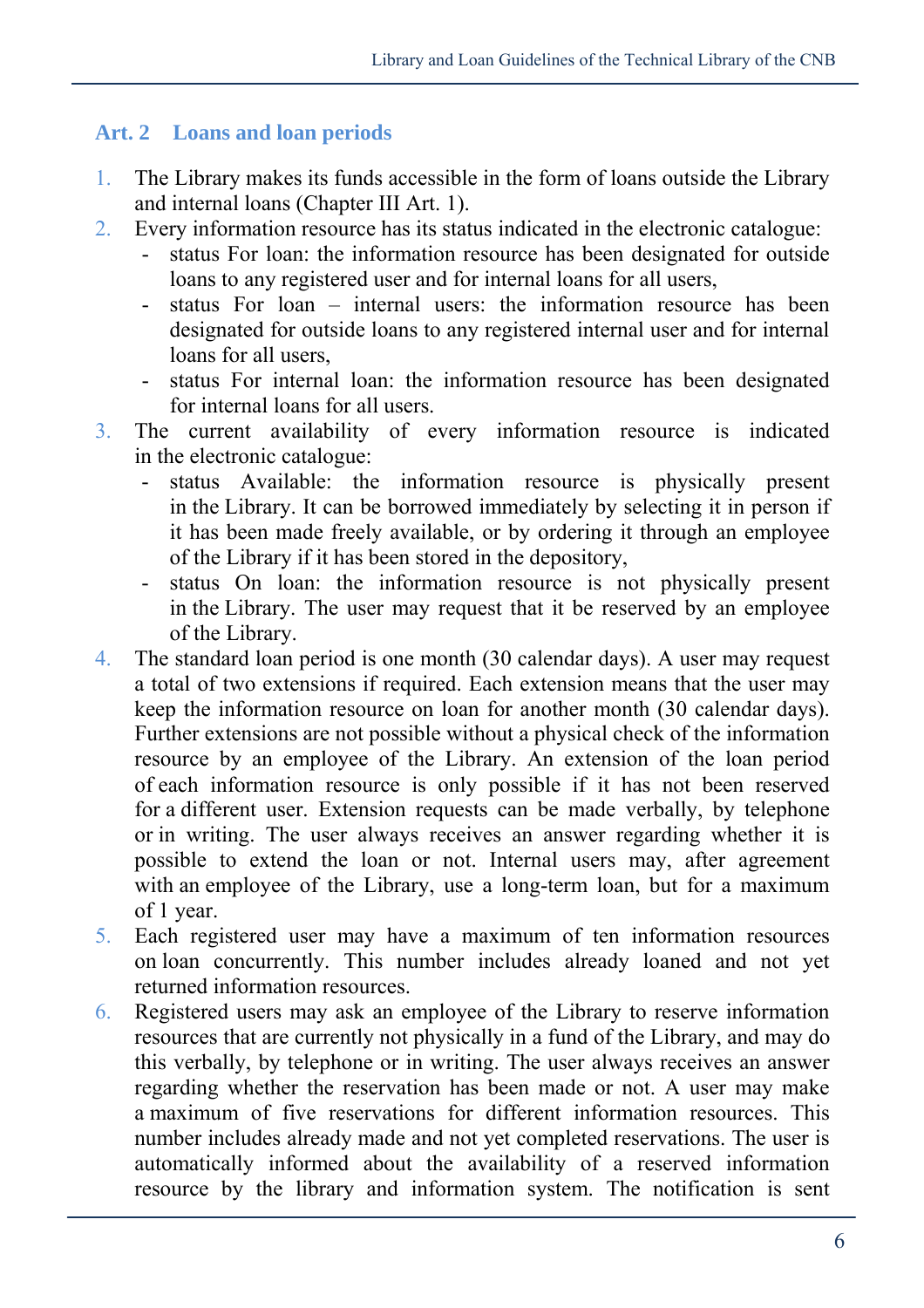in writing to the e-mail address of the user with an indication of the date by which the reserved information resource must be collected. The deadline for collecting the reservation is one week (7 calendar days). After the expiration of this deadline any uncollected reservations will automatically be cancelled, and the information resource either assigned to a different user who has also made a reservation or returned back to its storage location. Multiple reservations for the same information resource are stored and implemented in chronological sequence according to the time the reservations were made by the users. If a user does not have an e-mail address, he/she will receive notification of the availability of the reserved information resource by telephone or in writing to their permanent address or their contact address.

- 7. An e-mail will be sent to the user with notification of the approaching end of a loan period three days before the end of that loan period. The user must return the borrowed information resource without delay or may request an extension (Chapter 5 Art. 2 para. 5). If he/she does not do so within one week from the end of the loan period, the library and information system will automatically generate a reminder that it will send to the user's e-mail address. The user will receive second and third reminders in the same manner at intervals of two weeks. If the user does not return the information resource even after the third reminder, after another two weeks have passed he/she will receive a call to return the borrowed information resource by registered mail to his/her permanent address or contact address. If the borrowed information resource is not returned to the Library even after this call, CNB will commence the recovery of its receivable by legal means. If the user does not have an e-mail address, all reminders will be sent to them in writing to their permanent address or contact address. The non-return of a borrowed information resource is considered to be a serious breach of the Library Guidelines (Chapter VII Art. 3) and all services of the Library may subsequently be denied to the user in question.
- 8. Loans are made through the so-called loan protocol. The registration of loans in the library and information system is performed by an employee of the Library by entering the user's number (the bar code on the Library Card) and the identification number of the information resource in question. In order to borrow an information resource the user must have with them their own Library Card or, in exceptional cases, a valid identity document (Chapter IV Art. 2), and he/she must not have any outstanding loans with expired return dates. When borrowing an information resource the user must check its physical condition. If it shows signs of damage, he/she must notify an employee of the Library of this fact. Users are responsible for all borrowed information resources for the duration of the loan and do not have the right to lend them to other persons.
- 9. When returning a borrowed information resource the user does not need to show their Library Card. In exceptional cases it is possible to return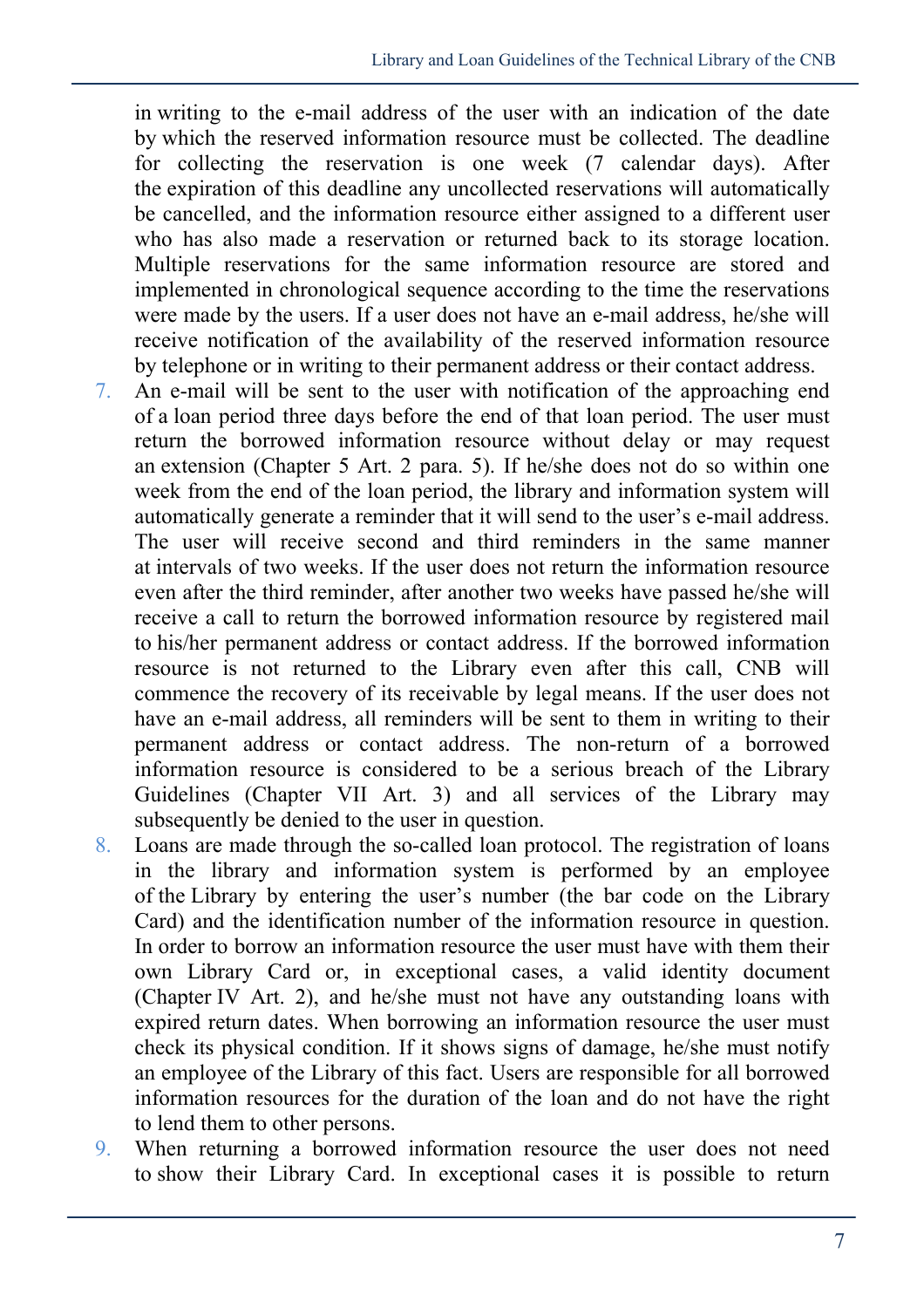a borrowed information resource by mail to the postal address of the Library (Chapter I Art. 1 para. 2). If a returned information resource is damaged to an extent exceeding normal wear and tear, the Library will seek compensation from the user (Chapter VII Art. 2).

- 10. Internal loans of information resources are carried out in the study room. Funds made freely available can be selected by the user, while internal loans from locked depositories are made through employees of the Library. The user must always return information resources only to the designated place in the study room, and not replace them on a shelf or in another place.
- 11. If an the information resource requested by an internal user is not part of the library and information fund of the Library, upon request by the user the Library may arrange for its loan or the delivery of a copy from a different library in the Czech Republic or abroad. The terms of the loan and the loan period will then be stipulated by that lending library.

#### **Art. 3 Other provided services**

- 1. A listing of other provided services is given in Chapter III Art. 2-3.
- 2. Reprographic services, including self-service photocopying, are implemented exclusively from funds that the Library owns. Users are authorised to use the reprographic equipment located in the study room but must bring in their own paper to make photocopies. The Library only provides paper for photocopying to internal users. Copies of information resources may be made only for the user's own needs in accordance with the Copyright Act.
- 3. Bibliographic/information and research services are provided only to registered users on the basis of written requests (the "Research Form" form is provided in Annex No 3). There is no fixed deadline for completing research, as it depends on the complexity and scope of the research query.
- 4. Electronic delivery of documents is performed on the basis of e-mail queries to the Library or in another manner pursuant to the internal regulations of the CNB, and only for internal users of the Library.
- 5. Other information services are provided verbally, by telephone, through the website of the Library, or by e-mail.

## **Chapter VI Study room guidelines**

#### **Art. 1 General provisions**

1. Upon entering the study room the user must remove his/her coat, briefcases, handbags, bags etc. and place them in the designated places. Coats are stored directly in the study room, while bags are to be placed in the boxes located in the Library vestibule. Keys for the boxes are stored at the loans desk, and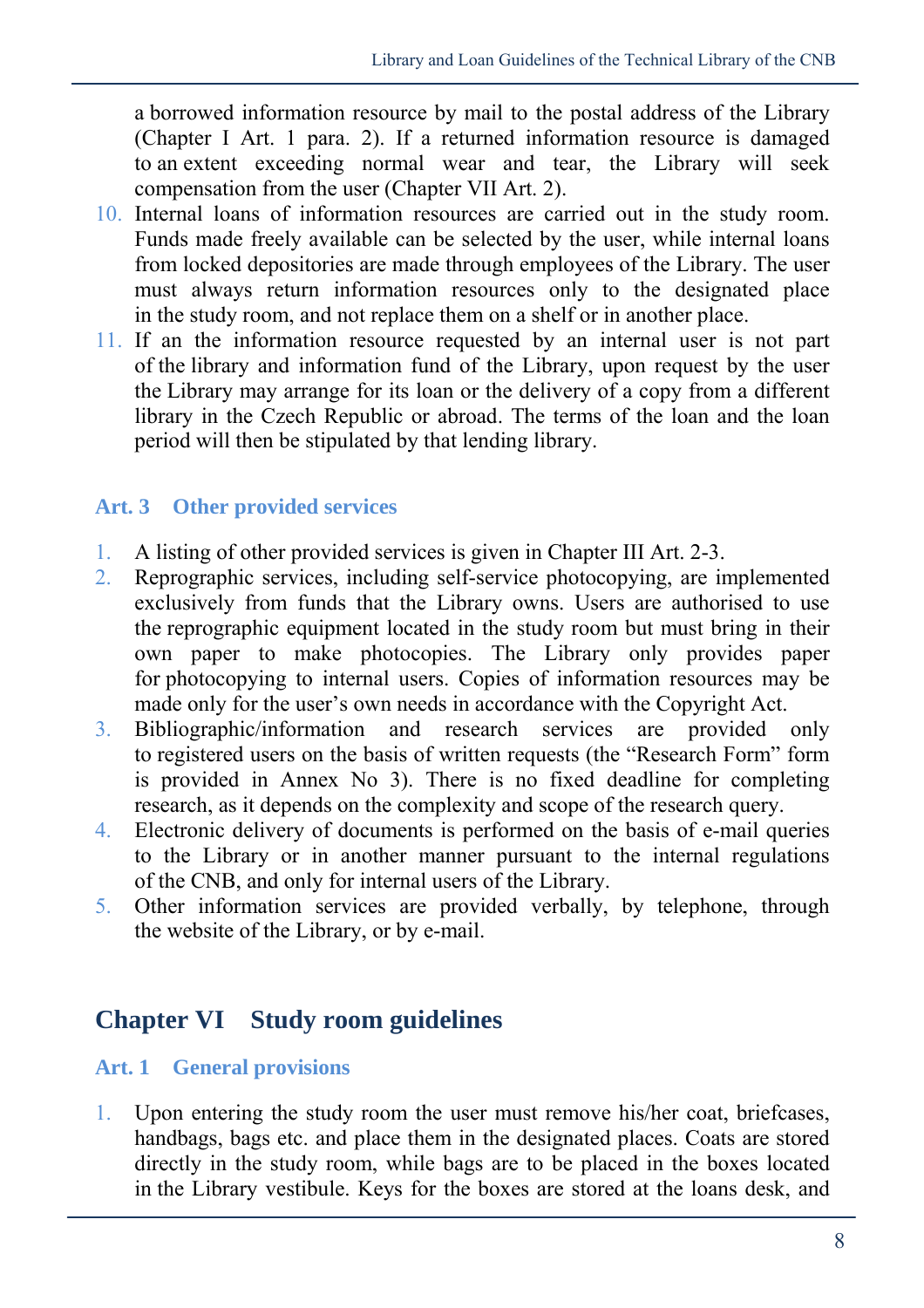after the user's work is finished he/she must return the key to its place. A user may keep on their person only personal documents, writing instruments, paper, telecommunications equipment including notebooks, and their own study materials (these must be reported to an employee of the Library).

2. A user of the Library must keep quiet and behave considerately to other users, and comply with any instructions from employees of the Library. It is forbidden to smoke, consume food and beverages and make telephone calls in the study room.

#### **Art. 2 Using computer equipment**

- 1. A user of the Library may use CNB computer equipment exclusively to access electronic resources of a technical nature in accordance with the mission of the Library. The use of computer equipment for commercial purposes, in particular to perform any type of financial operation and electronic trading, is forbidden.
- 2. A user may not use software other than that provided on this computer equipment. Likewise, a user is not authorised to copy and distribute parts of the operating system and installed programs, or interfere in any way with the configuration of the computers and the computer network.
- 3. In the study room there are six workstations with access to the electronic catalogue of the Library, one local station (not connected to the computer network) and one station with full internet access. On this station licenced and selected freely accessible electronic information resources are also accessible. A user may store the data acquired on his/her own USB flash disk or CD, or may send them to his/her own e-mail address. When working with electronic information resources the user must comply with the provisions of the Copyright Act. The local station is designated for browsing and working with data stored on a CD and for writing texts.
- 4. The user may also work with their own communications and information tools (notebook, mobile telephone, iPhone, iPad). There is a Wi-Fi network available in the study room. If the user wants to use this network, he/she can request an access password from an employee of the Library, which is only valid for the day on which it was issued (eight hours).
- 5. The user must notify an employee of the Library without delay of any fault in computer equipment, including hardware or software errors.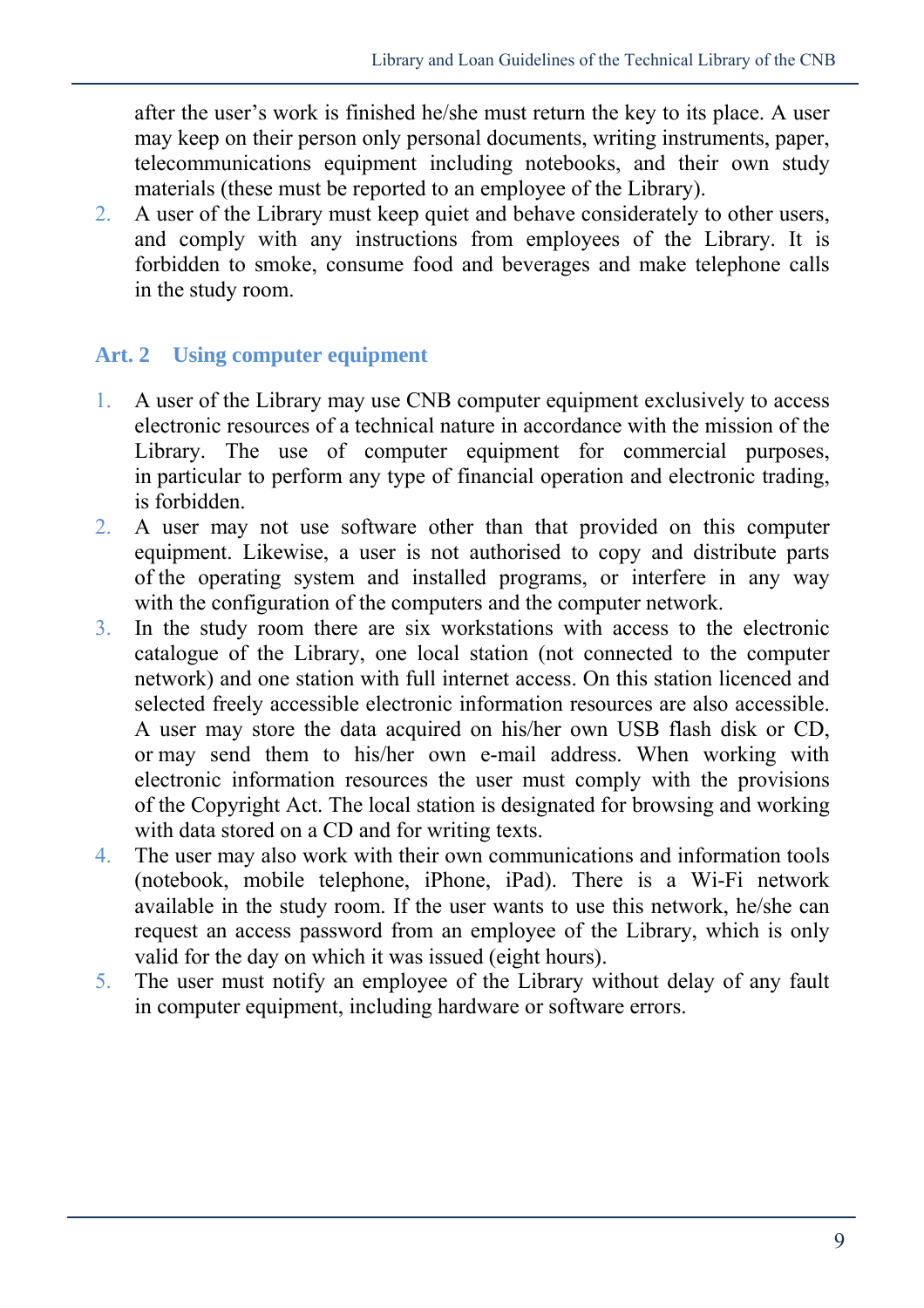# **Chapter VII Sanctions for not complying with the Library Guidelines**

#### **Art. 1 Compensation for general damage**

- 1. Users are liable for damage caused to CNB property in connection with non-compliance with the Library Guidelines.
- 2. Users must provide compensation for any damage caused directly or through neglect of obligations pursuant to the Civil Code.

#### **Art. 2 Compensation for loss of documents**

- 1. The user must notify the Library without delay of any damage, destruction or loss of an information resource.
- 2. A damaged, destroyed or lost information resource may be replaced with an identical copy of the same title, a newer issue of the same title, or a different title that corresponds to the thematic profile and specialisation of the Library and which the Library is willing to accept as a replacement. The head of the Library decides on the acceptance of such replacements. The Library does not accept financial compensation.
- 3. The non-return of a borrowed information resource even after repeated reminders (Chapter V Art. 8) may be sufficient reason for all services of the Library being subsequently denied to the user in question.
- 4. A ban on entering the study room may also be imposed in the following cases in particular:
	- a user is caught stealing or damaging information resources and/or other property entrusted into the management of the Library,
	- non-compliance with valid laws, in particular the Copyright Act,
	- abusive and aggressive behaviour that does not respect the standards of decent behaviour, either towards other users or towards employees of the Library; non-compliance with the study room guidelines (Chapter VI Art. 1),
	- a breach of the rules for using CNB computer equipment (Chapter VI Art. 2).
- 5. The Library may cancel a user's registration if he/she repeatedly breaches Library Guidelines.
- 6. Breaches of the Library Guidelines are recorded in the user database.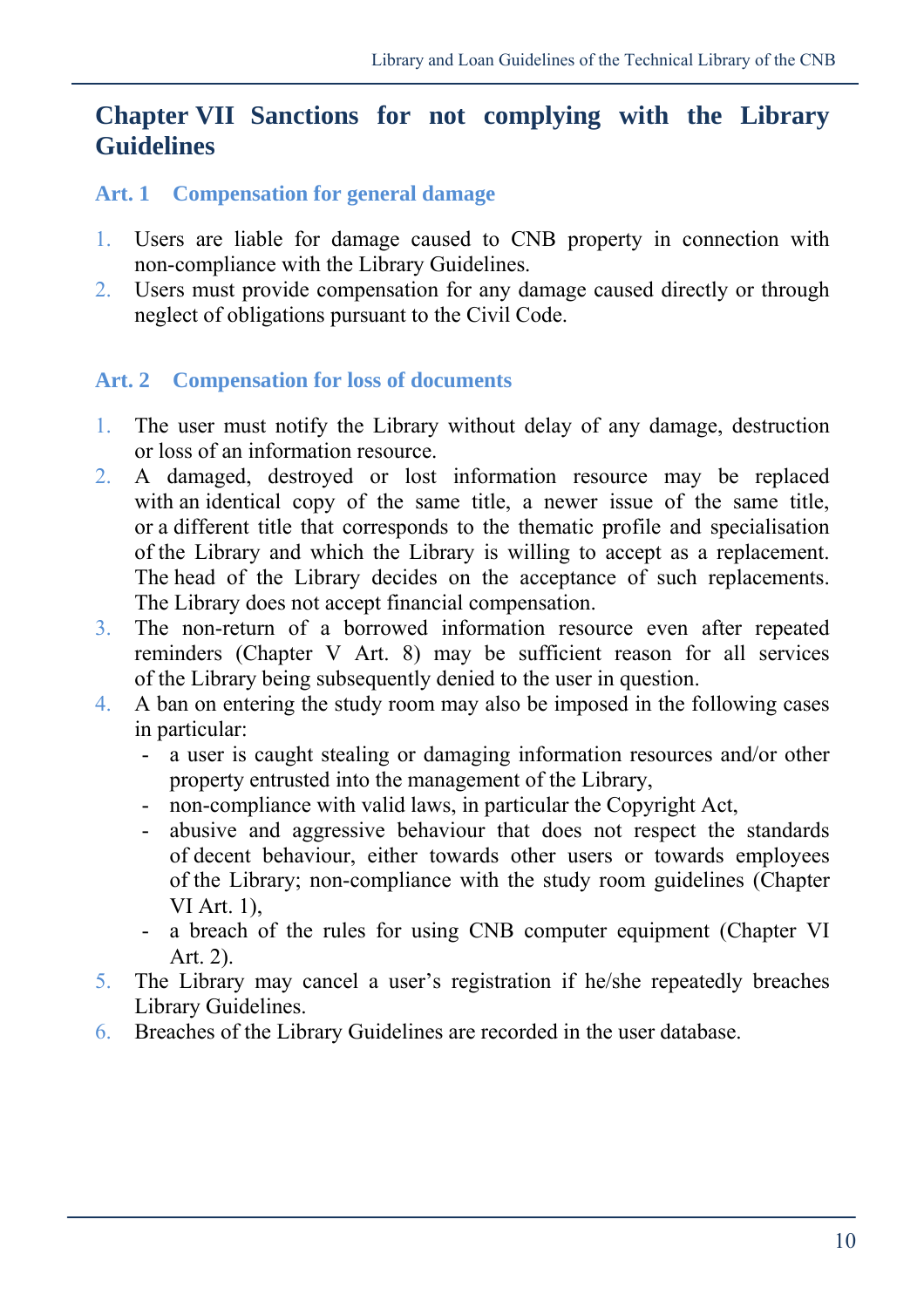## **Chapter VIII Final provisions**

#### **Art. 1 Exceptions from the Library Guidelines**

Any exceptions from the Library Guidelines are permitted by the head of the Library.

#### **Art. 2 Repealing provisions**

The Library and Loan Guidelines of the Technical Library of the Czech National Bank of 20 May 2004 are hereby repealed.

#### **Art. 3 Annexes to the Library Guidelines**

The following annexes form an integral part of the Library Guidelines:

Annex No 1 Registration and Statement Made by a User of the Technical Library of the Czech National Bank– External User Annex No 2 Registration and Statement Made by a User of the Technical Library of the Czech National Bank – Internal User Annex No 3 Research Form

Prague, 30 November 2012 Ing. Josef Kuřík

Director of the Social Facilities Division

Valid from: 1 January 2013

Effective from: 1 January 2013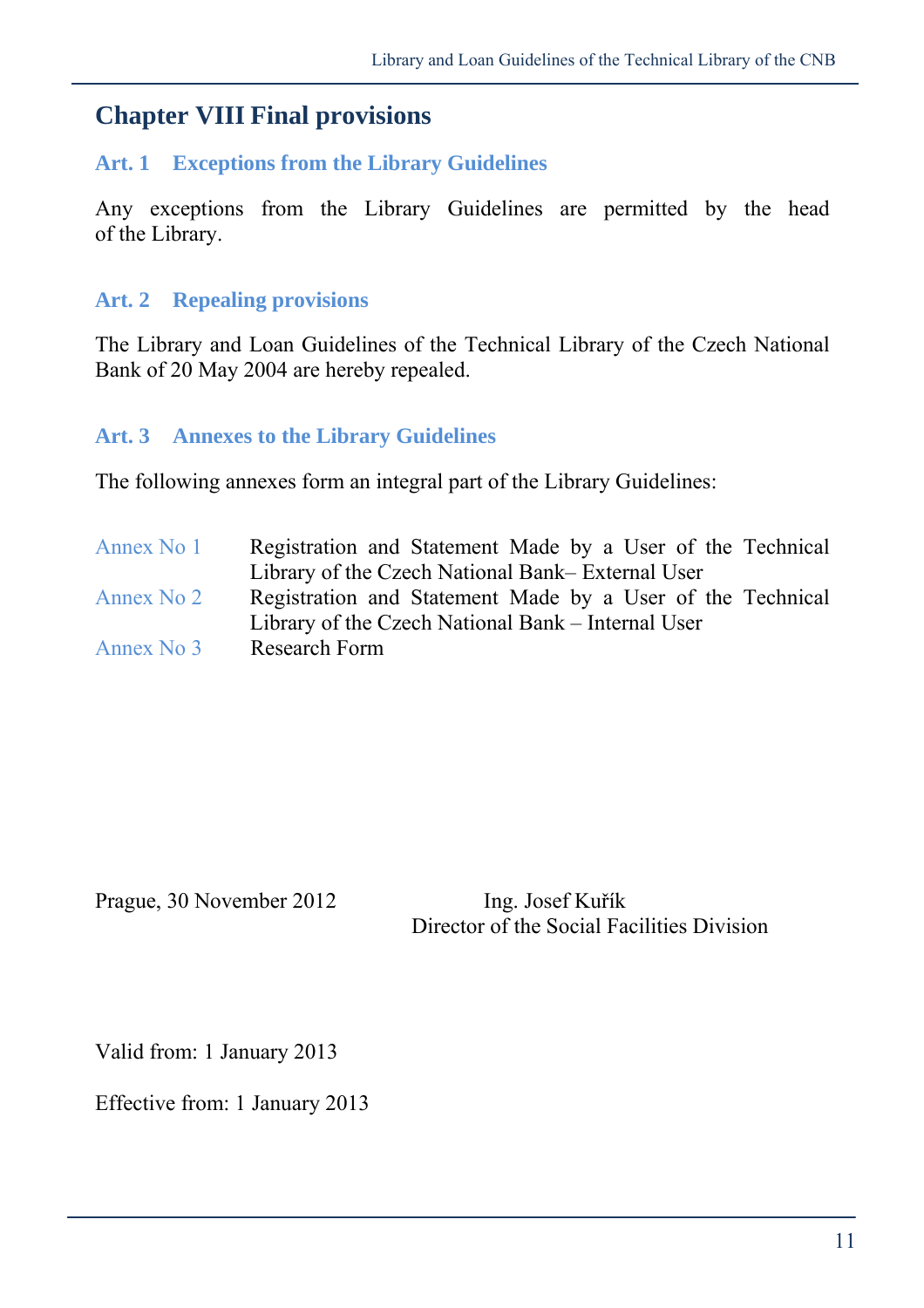# **REGISTRATION AND STATEMENT MADE BY A USER OF THE TECHNICAL LIBRARY OF THE CZECH NATIONAL BANK**

## **External User**

Correspondence address ……………………………………………….. (if this differs from the permanent address)

I hereby declare that I have read the Library and Loan Guidelines of the Technical Library of the CNB (hereinafter only the "Library Guidelines") and that I agree to respect and comply with the provisions therein.

I agree with the processing of my personal data for the purposes of user registration and the recording of loans. These data will be stored in accordance with the Act on the Protection of Personal Data No 101/2000 Coll., as amended. I will notify the Library without delay of any changes to the personal data I have provided.

I will only use electronic information sources accessible in the Library for my own needs and for non-commercial purposes. I understand that these resources are only licenced for study and educational purposes.

When working with computer equipment in the public area of the Library I will not interfere in the configuration of the workstations, or copy or install any SW or programs.

I will use copies of documents only for my own needs and will comply with the applicable ethics when using citations in accordance with the Act on Copyright, Rights Related to Copyright and on the Amendment of Certain Acts (Copyright Act) No 121/2000 Coll., as amended.

The Library Card is the basic document enabling the provision of all the services of the Library and is not transferable. In the event of its loss I will inform the Library without delay.

I understand that in the event of a serious breach of the conditions stipulated in the Library Guidelines, sanctions as indicated in the Library Guidelines may be imposed on me.

Prague, dated ……………… ……………………. user signature

multimizies is multimized a generalized against method is signature of Library employee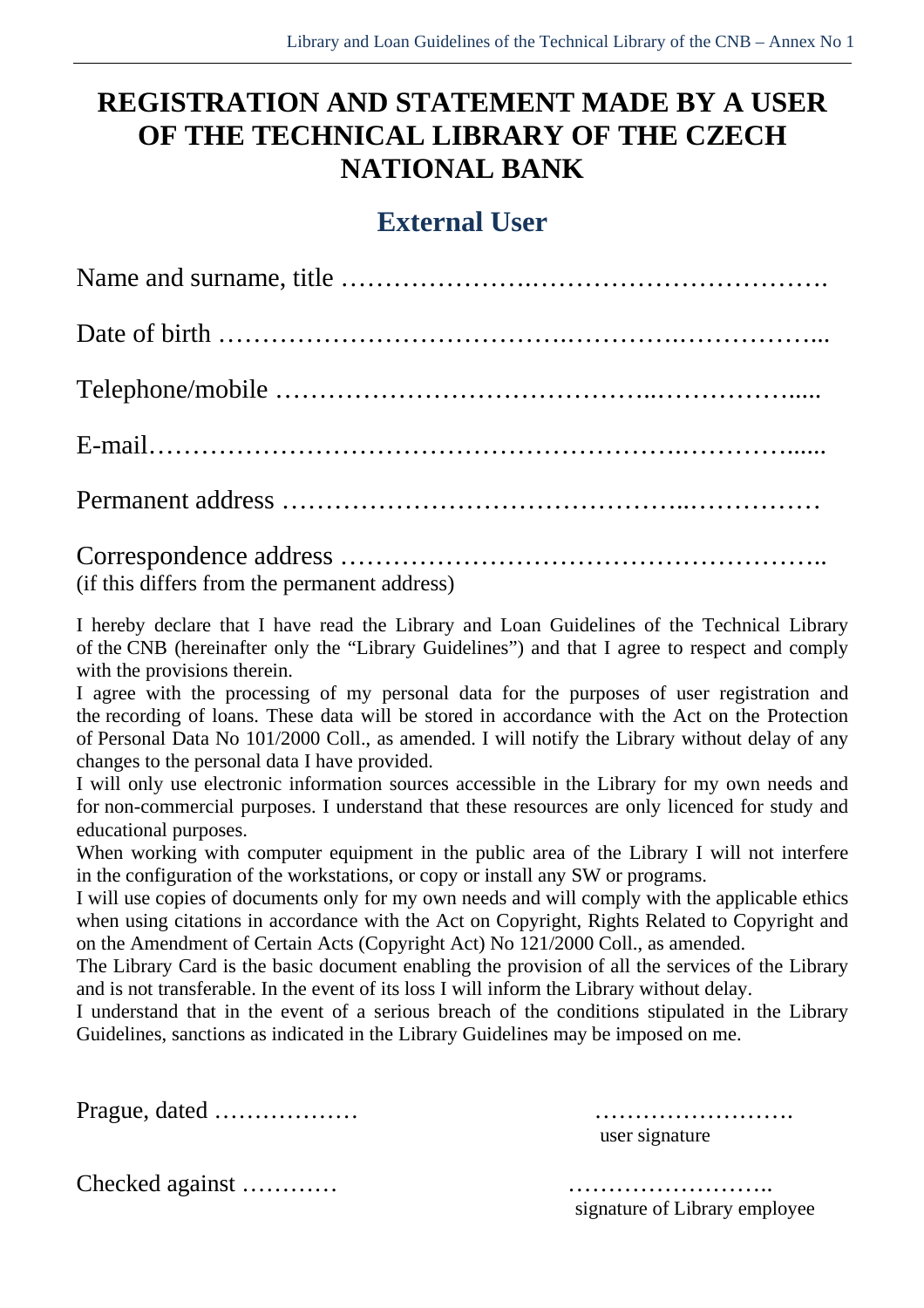# **REGISTRATION AND STATEMENT MADE BY A USER OF THE TECHNICAL LIBRARY OF THE CZECH NATIONAL BANK**

# **Internal User**

I hereby declare that I have read the Library and Loan Guidelines of the Technical Library of the CNB (hereinafter only the "Library Guidelines") and that I agree to respect and comply with the provisions therein.

I will only use electronic information sources accessible in the Library for my own needs and for non-commercial purposes. I understand that these resources are only licenced for study and educational purposes.

When working with computer equipment in the public area of the Library I will not interfere in the configuration of the workstations, or copy or install any SW or programs.

I will use copies of documents only for my own needs and will comply with the applicable ethics when using citations in accordance with the Act on Copyright, Rights Related to Copyright and on the Amendment of Certain Acts (Copyright Act) No 121/2000 Coll., as amended.

The Library Card is the basic document enabling the provision of all the services of the Library and is not transferable. In the event of its loss I will inform the Library without delay.

I understand that in the event of a serious breach of the conditions stipulated in the Library Guidelines, sanctions as indicated in the Library Guidelines may be imposed on me.

Prague, dated ……………… ……………………………

user signature